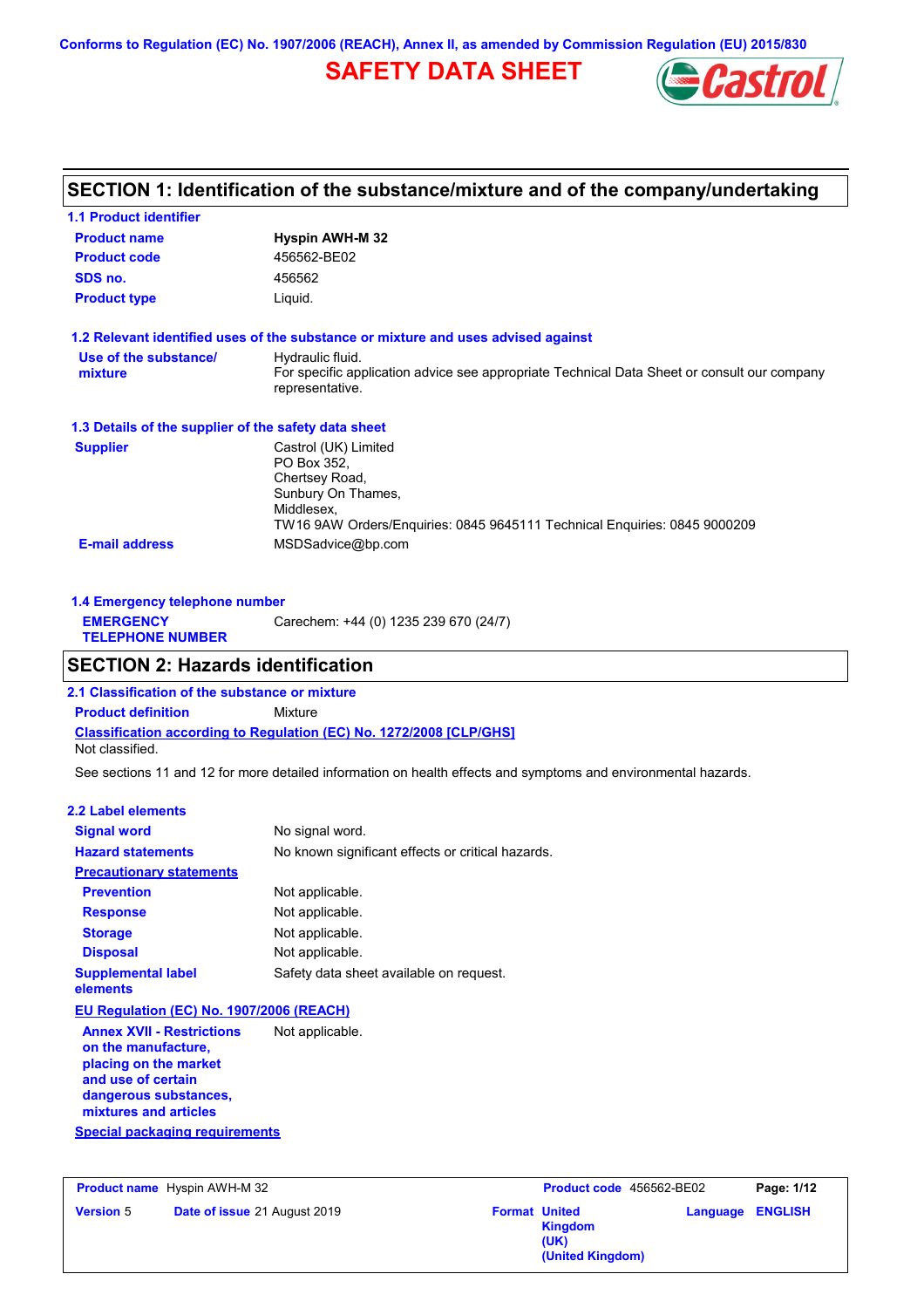## **SECTION 2: Hazards identification**

| <b>Containers to be fitted</b><br>with child-resistant<br>fastenings                                                                                                                                                                                                                                                                             | Not applicable.                                                                                |                                                                                                |                                               |             |  |  |
|--------------------------------------------------------------------------------------------------------------------------------------------------------------------------------------------------------------------------------------------------------------------------------------------------------------------------------------------------|------------------------------------------------------------------------------------------------|------------------------------------------------------------------------------------------------|-----------------------------------------------|-------------|--|--|
| <b>Tactile warning of danger</b>                                                                                                                                                                                                                                                                                                                 | Not applicable.                                                                                |                                                                                                |                                               |             |  |  |
| 2.3 Other hazards                                                                                                                                                                                                                                                                                                                                |                                                                                                |                                                                                                |                                               |             |  |  |
| <b>Results of PBT and vPvB</b><br>assessment                                                                                                                                                                                                                                                                                                     | Annex XIII.                                                                                    | Product does not meet the criteria for PBT or vPvB according to Regulation (EC) No. 1907/2006, |                                               |             |  |  |
| <b>Product meets the criteria</b><br>for PBT or vPvB according<br>to Regulation (EC) No.<br><b>1907/2006, Annex XIII</b>                                                                                                                                                                                                                         | This mixture does not contain any substances that are assessed to be a PBT or a vPvB.          |                                                                                                |                                               |             |  |  |
| Other hazards which do<br>Defatting to the skin.<br>Note: High Pressure Applications<br>not result in classification<br>Injections through the skin resulting from contact with the product at high pressure constitute a<br>major medical emergency.<br>See 'Notes to physician' under First-Aid Measures, Section 4 of this Safety Data Sheet. |                                                                                                |                                                                                                |                                               |             |  |  |
|                                                                                                                                                                                                                                                                                                                                                  | <b>SECTION 3: Composition/information on ingredients</b>                                       |                                                                                                |                                               |             |  |  |
| <b>3.2 Mixtures</b>                                                                                                                                                                                                                                                                                                                              |                                                                                                |                                                                                                |                                               |             |  |  |
| <b>Product definition</b>                                                                                                                                                                                                                                                                                                                        | Mixture                                                                                        |                                                                                                |                                               |             |  |  |
|                                                                                                                                                                                                                                                                                                                                                  | Highly refined base oil (IP 346 DMSO extract $\lt$ 3%). Proprietary performance additives.     |                                                                                                |                                               |             |  |  |
| <b>Product/ingredient</b><br>name                                                                                                                                                                                                                                                                                                                | <b>Identifiers</b>                                                                             | $\frac{9}{6}$                                                                                  | <b>Regulation (EC) No.</b><br>1272/2008 [CLP] | <b>Type</b> |  |  |
|                                                                                                                                                                                                                                                                                                                                                  |                                                                                                |                                                                                                |                                               |             |  |  |
| Distillates (petroleum), hydrotreated<br>heavy paraffinic                                                                                                                                                                                                                                                                                        | REACH #: 01-2119484627-25 ≥25 - ≤50<br>EC: 265-157-1<br>CAS: 64742-54-7<br>Index: 649-467-00-8 |                                                                                                | Asp. Tox. 1, H304                             | $[1]$       |  |  |
| Distillates (petroleum), solvent-                                                                                                                                                                                                                                                                                                                | REACH #: 01-2119471299-27 ≥25 - ≤50                                                            |                                                                                                | Asp. Tox. 1, H304                             | $[1]$       |  |  |

dewaxed heavy paraffinic EC: 265-169-7 CAS: 64742-65-0 Index: 649-474-00-6 Base oil - unspecified Varies - See Key to ≤3 Asp. Tox. 1, H304 [1]

abbreviations

### **See Section 16 for the full text of the H statements declared above.**

**Type** 

 $\mathbb{N}$ ] Substance classified with a health or environmental hazard

[2] Substance with a workplace exposure limit

[3] Substance meets the criteria for PBT according to Regulation (EC) No. 1907/2006, Annex XIII

[4] Substance meets the criteria for vPvB according to Regulation (EC) No. 1907/2006, Annex XIII

[5] Substance of equivalent concern

[6] Additional disclosure due to company policy

Occupational exposure limits, if available, are listed in Section 8.

## **SECTION 4: First aid measures**

### **4.1 Description of first aid measures**

| <b>Eye contact</b>                | In case of contact, immediately flush eyes with plenty of water for at least 15 minutes. Eyelids<br>should be held away from the eyeball to ensure thorough rinsing. Check for and remove any<br>contact lenses. Get medical attention. |
|-----------------------------------|-----------------------------------------------------------------------------------------------------------------------------------------------------------------------------------------------------------------------------------------|
| <b>Skin contact</b>               | Wash skin thoroughly with soap and water or use recognised skin cleanser. Remove<br>contaminated clothing and shoes. Wash clothing before reuse. Clean shoes thoroughly before<br>reuse. Get medical attention if irritation develops.  |
| <b>Inhalation</b>                 | <b>If</b> inhaled, remove to fresh air. Get medical attention if symptoms occur.                                                                                                                                                        |
| <b>Ingestion</b>                  | Do not induce vomiting unless directed to do so by medical personnel. Get medical attention if<br>symptoms occur.                                                                                                                       |
| <b>Protection of first-aiders</b> | No action shall be taken involving any personal risk or without suitable training.                                                                                                                                                      |

#### **4.2 Most important symptoms and effects, both acute and delayed**

See Section 11 for more detailed information on health effects and symptoms.

| <b>Product name</b> Hyspin AWH-M 32 |                                     | Product code 456562-BE02 |                                     | Page: 2/12              |  |
|-------------------------------------|-------------------------------------|--------------------------|-------------------------------------|-------------------------|--|
| <b>Version 5</b>                    | <b>Date of issue 21 August 2019</b> | <b>Format United</b>     | Kingdom<br>(UK)<br>(United Kingdom) | <b>Language ENGLISH</b> |  |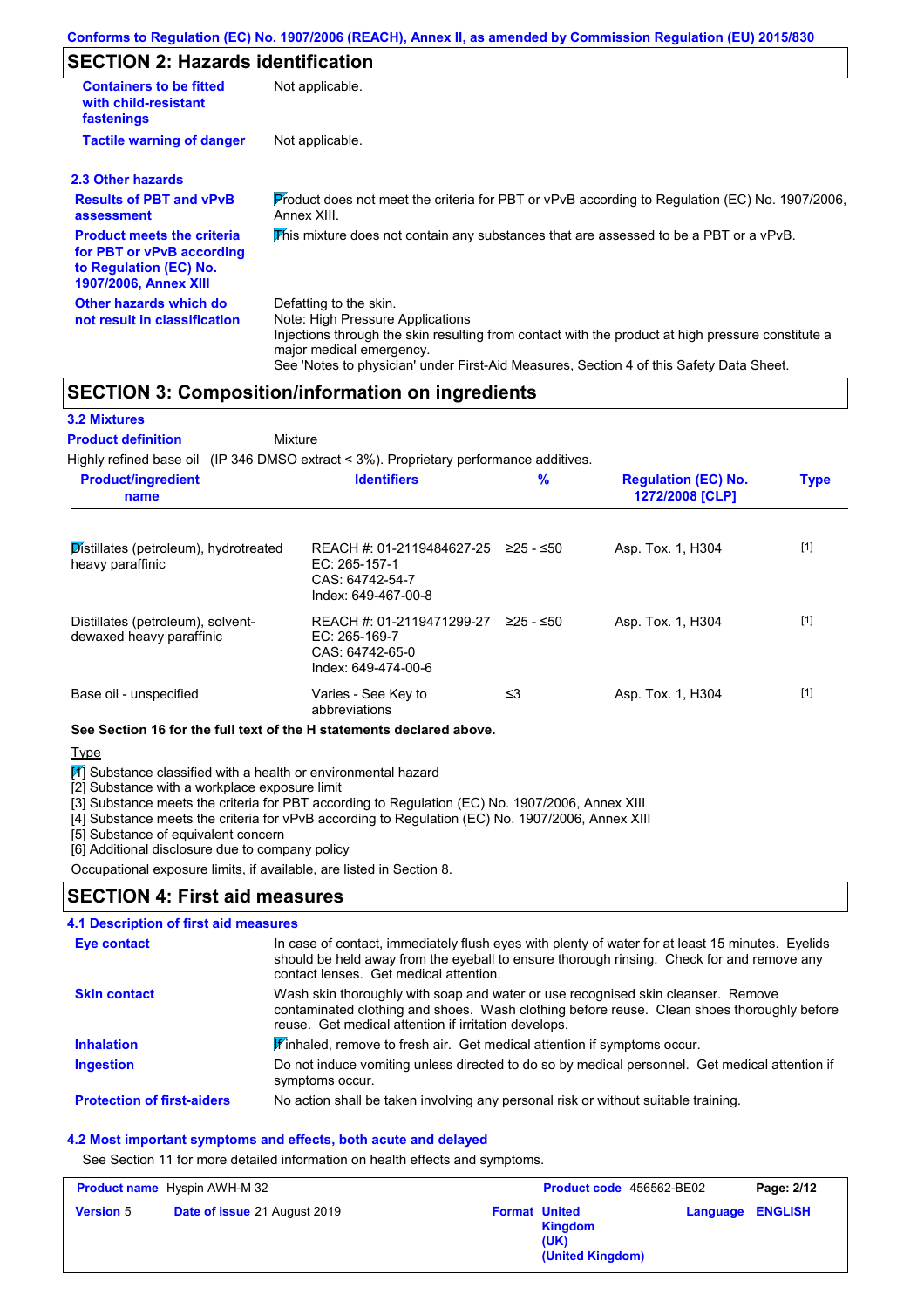# **SECTION 4: First aid measures**

| <b>Potential acute health effects</b> |                                                                                                                                                                                                                                                                                                                                                                                                                                                                                                                                                                                                                                                                                                                                            |  |
|---------------------------------------|--------------------------------------------------------------------------------------------------------------------------------------------------------------------------------------------------------------------------------------------------------------------------------------------------------------------------------------------------------------------------------------------------------------------------------------------------------------------------------------------------------------------------------------------------------------------------------------------------------------------------------------------------------------------------------------------------------------------------------------------|--|
| <b>Inhalation</b>                     | Vapour inhalation under ambient conditions is not normally a problem due to low vapour<br>pressure.                                                                                                                                                                                                                                                                                                                                                                                                                                                                                                                                                                                                                                        |  |
| <b>Ingestion</b>                      | No known significant effects or critical hazards.                                                                                                                                                                                                                                                                                                                                                                                                                                                                                                                                                                                                                                                                                          |  |
| <b>Skin contact</b>                   | Defatting to the skin. May cause skin dryness and irritation.                                                                                                                                                                                                                                                                                                                                                                                                                                                                                                                                                                                                                                                                              |  |
| <b>Eye contact</b>                    | No known significant effects or critical hazards.                                                                                                                                                                                                                                                                                                                                                                                                                                                                                                                                                                                                                                                                                          |  |
|                                       | Delayed and immediate effects as well as chronic effects from short and long-term exposure                                                                                                                                                                                                                                                                                                                                                                                                                                                                                                                                                                                                                                                 |  |
| <b>Inhalation</b>                     | Overexposure to the inhalation of airborne droplets or aerosols may cause irritation of the<br>respiratory tract.                                                                                                                                                                                                                                                                                                                                                                                                                                                                                                                                                                                                                          |  |
| <b>Ingestion</b>                      | Ingestion of large quantities may cause nausea and diarrhoea.                                                                                                                                                                                                                                                                                                                                                                                                                                                                                                                                                                                                                                                                              |  |
| <b>Skin contact</b>                   | Prolonged or repeated contact can defat the skin and lead to irritation and/or dermatitis.                                                                                                                                                                                                                                                                                                                                                                                                                                                                                                                                                                                                                                                 |  |
| <b>Eye contact</b>                    | Potential risk of transient stinging or redness if accidental eye contact occurs.                                                                                                                                                                                                                                                                                                                                                                                                                                                                                                                                                                                                                                                          |  |
|                                       | 4.3 Indication of any immediate medical attention and special treatment needed                                                                                                                                                                                                                                                                                                                                                                                                                                                                                                                                                                                                                                                             |  |
| <b>Notes to physician</b>             | Treatment should in general be symptomatic and directed to relieving any effects.<br>Note: High Pressure Applications<br>Injections through the skin resulting from contact with the product at high pressure constitute a<br>major medical emergency. Injuries may not appear serious at first but within a few hours tissue<br>becomes swollen, discoloured and extremely painful with extensive subcutaneous necrosis.<br>Surgical exploration should be undertaken without delay. Thorough and extensive debridement<br>of the wound and underlying tissue is necessary to minimise tissue loss and prevent or limit<br>permanent damage. Note that high pressure may force the product considerable distances<br>along tissue planes. |  |

# **SECTION 5: Firefighting measures**

| In case of fire, use foam, dry chemical or carbon dioxide extinguisher or spray.                                                                                                                                                                                                                                                                                  |  |
|-------------------------------------------------------------------------------------------------------------------------------------------------------------------------------------------------------------------------------------------------------------------------------------------------------------------------------------------------------------------|--|
| $\triangleright$ not use water jet. The use of a water jet may cause the fire to spread by splashing the<br>burning product.                                                                                                                                                                                                                                      |  |
| 5.2 Special hazards arising from the substance or mixture                                                                                                                                                                                                                                                                                                         |  |
| In a fire or if heated, a pressure increase will occur and the container may burst.                                                                                                                                                                                                                                                                               |  |
| Combustion products may include the following:<br>carbon oxides (CO, CO <sub>2</sub> ) (carbon monoxide, carbon dioxide)                                                                                                                                                                                                                                          |  |
|                                                                                                                                                                                                                                                                                                                                                                   |  |
| No action shall be taken involving any personal risk or without suitable training. Promptly<br><b>Special precautions for</b><br>isolate the scene by removing all persons from the vicinity of the incident if there is a fire.<br>fire-fighters                                                                                                                 |  |
| Fire-fighters should wear appropriate protective equipment and self-contained breathing<br>apparatus (SCBA) with a full face-piece operated in positive pressure mode. Clothing for fire-<br>fighters (including helmets, protective boots and gloves) conforming to European standard EN<br>469 will provide a basic level of protection for chemical incidents. |  |
|                                                                                                                                                                                                                                                                                                                                                                   |  |

## **SECTION 6: Accidental release measures**

|                                         | 6.1 Personal precautions, protective equipment and emergency procedures                                                                                                                                                                                                                                                             |
|-----------------------------------------|-------------------------------------------------------------------------------------------------------------------------------------------------------------------------------------------------------------------------------------------------------------------------------------------------------------------------------------|
| For non-emergency<br>personnel          | No action shall be taken involving any personal risk or without suitable training. Evacuate<br>surrounding areas. Keep unnecessary and unprotected personnel from entering. Do not touch<br>or walk through spilt material. Floors may be slippery; use care to avoid falling. Put on<br>appropriate personal protective equipment. |
| For emergency responders                | If specialised clothing is required to deal with the spillage, take note of any information in<br>Section 8 on suitable and unsuitable materials. See also the information in "For non-<br>emergency personnel".                                                                                                                    |
| <b>6.2 Environmental</b><br>precautions | Avoid dispersal of spilt material and runoff and contact with soil, waterways, drains and sewers.<br>Inform the relevant authorities if the product has caused environmental pollution (sewers,<br>waterways, soil or air).                                                                                                         |

### **6.3 Methods and material for containment and cleaning up**

|                  | <b>Product name</b> Hyspin AWH-M 32 | Product code 456562-BE02                                    |                         | Page: 3/12 |
|------------------|-------------------------------------|-------------------------------------------------------------|-------------------------|------------|
| <b>Version 5</b> | Date of issue 21 August 2019        | <b>Format United</b><br>Kingdom<br>(UK)<br>(United Kingdom) | <b>Language ENGLISH</b> |            |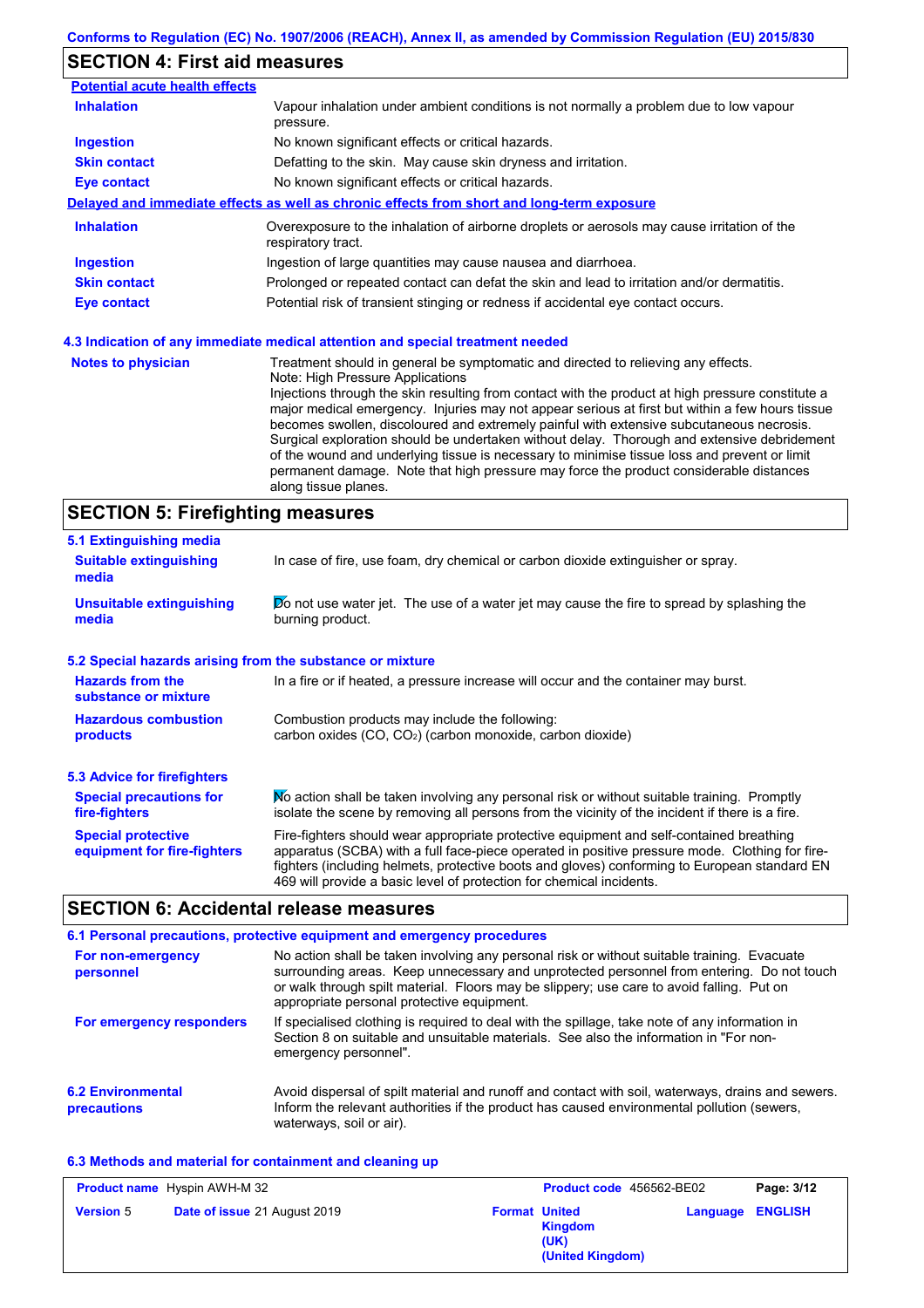# **SECTION 6: Accidental release measures**

| <b>Small spill</b>                        | Stop leak if without risk. Move containers from spill area. Absorb with an inert material and<br>place in an appropriate waste disposal container. Dispose of via a licensed waste disposal<br>contractor.                                                                                                                                                                                     |
|-------------------------------------------|------------------------------------------------------------------------------------------------------------------------------------------------------------------------------------------------------------------------------------------------------------------------------------------------------------------------------------------------------------------------------------------------|
| Large spill                               | Stop leak if without risk. Move containers from spill area. Prevent entry into sewers, water<br>courses, basements or confined areas. Contain and collect spillage with non-combustible,<br>absorbent material e.g. sand, earth, vermiculite or diatomaceous earth and place in container<br>for disposal according to local regulations. Dispose of via a licensed waste disposal contractor. |
| 6.4 Reference to other<br><b>sections</b> | See Section 1 for emergency contact information.<br>See Section 5 for firefighting measures.<br>See Section 8 for information on appropriate personal protective equipment.<br>See Section 12 for environmental precautions.<br>See Section 13 for additional waste treatment information.                                                                                                     |

# **SECTION 7: Handling and storage**

| 7.1 Precautions for safe handling                                                    |                                                                                                                                                                                                                                                                                                                                                                                                                                                                                          |
|--------------------------------------------------------------------------------------|------------------------------------------------------------------------------------------------------------------------------------------------------------------------------------------------------------------------------------------------------------------------------------------------------------------------------------------------------------------------------------------------------------------------------------------------------------------------------------------|
| <b>Protective measures</b>                                                           | Put on appropriate personal protective equipment.                                                                                                                                                                                                                                                                                                                                                                                                                                        |
| <b>Advice on general</b><br>occupational hygiene                                     | Eating, drinking and smoking should be prohibited in areas where this material is handled.<br>stored and processed. Wash thoroughly after handling. Remove contaminated clothing and<br>protective equipment before entering eating areas. See also Section 8 for additional<br>information on hygiene measures.                                                                                                                                                                         |
| <b>7.2 Conditions for safe</b><br>storage, including any<br><i>incompatibilities</i> | Store in accordance with local regulations. Store in a dry, cool and well-ventilated area, away<br>from incompatible materials (see Section 10). Keep away from heat and direct sunlight. Keep<br>container tightly closed and sealed until ready for use. Containers that have been opened must<br>be carefully resealed and kept upright to prevent leakage. Store and use only in equipment/<br>containers designed for use with this product. Do not store in unlabelled containers. |
| <b>Not suitable</b>                                                                  | Prolonged exposure to elevated temperature                                                                                                                                                                                                                                                                                                                                                                                                                                               |
| 7.3 Specific end use(s)                                                              |                                                                                                                                                                                                                                                                                                                                                                                                                                                                                          |
| <b>Recommendations</b>                                                               | See section 1.2 and Exposure scenarios in annex, if applicable.                                                                                                                                                                                                                                                                                                                                                                                                                          |
|                                                                                      |                                                                                                                                                                                                                                                                                                                                                                                                                                                                                          |

## **SECTION 8: Exposure controls/personal protection**

### **8.1 Control parameters**

| <b>Occupational exposure limits</b>                                                                                                                                                                                                                                    |                                                                                                                                                                                                                                                                                                                                                                                                                                                                                                                                                                                                                                                                                                                                                                                                                                                                                                                                                                                                                            |  |  |
|------------------------------------------------------------------------------------------------------------------------------------------------------------------------------------------------------------------------------------------------------------------------|----------------------------------------------------------------------------------------------------------------------------------------------------------------------------------------------------------------------------------------------------------------------------------------------------------------------------------------------------------------------------------------------------------------------------------------------------------------------------------------------------------------------------------------------------------------------------------------------------------------------------------------------------------------------------------------------------------------------------------------------------------------------------------------------------------------------------------------------------------------------------------------------------------------------------------------------------------------------------------------------------------------------------|--|--|
| <b>Product/ingredient name</b>                                                                                                                                                                                                                                         | <b>Exposure limit values</b>                                                                                                                                                                                                                                                                                                                                                                                                                                                                                                                                                                                                                                                                                                                                                                                                                                                                                                                                                                                               |  |  |
| No exposure limit value known.                                                                                                                                                                                                                                         |                                                                                                                                                                                                                                                                                                                                                                                                                                                                                                                                                                                                                                                                                                                                                                                                                                                                                                                                                                                                                            |  |  |
| Whilst specific OELs for certain components may be shown in this section, other components may be present in any mist,<br>vapour or dust produced. Therefore, the specific OELs may not be applicable to the product as a whole and are provided for<br>quidance only. |                                                                                                                                                                                                                                                                                                                                                                                                                                                                                                                                                                                                                                                                                                                                                                                                                                                                                                                                                                                                                            |  |  |
| <b>Recommended monitoring</b><br>procedures                                                                                                                                                                                                                            | If this product contains ingredients with exposure limits, personal, workplace atmosphere or<br>biological monitoring may be required to determine the effectiveness of the ventilation or other<br>control measures and/or the necessity to use respiratory protective equipment. Reference<br>should be made to monitoring standards, such as the following: European Standard EN 689<br>(Workplace atmospheres - Guidance for the assessment of exposure by inhalation to chemical<br>agents for comparison with limit values and measurement strategy) European Standard EN<br>14042 (Workplace atmospheres - Guide for the application and use of procedures for the<br>assessment of exposure to chemical and biological agents) European Standard EN 482<br>(Workplace atmospheres - General requirements for the performance of procedures for the<br>measurement of chemical agents) Reference to national guidance documents for methods for<br>the determination of hazardous substances will also be required. |  |  |
| <b>Derived No Effect Level</b>                                                                                                                                                                                                                                         |                                                                                                                                                                                                                                                                                                                                                                                                                                                                                                                                                                                                                                                                                                                                                                                                                                                                                                                                                                                                                            |  |  |

No DNELs/DMELs available.

#### **Predicted No Effect Concentration**

No PNECs available

#### **8.2 Exposure controls**

|                  | <b>Product name</b> Hyspin AWH-M 32 |                      | <b>Product code</b> 456562-BE02            |          | Page: 4/12     |
|------------------|-------------------------------------|----------------------|--------------------------------------------|----------|----------------|
| <b>Version 5</b> | Date of issue 21 August 2019        | <b>Format United</b> | <b>Kingdom</b><br>(UK)<br>(United Kingdom) | Language | <b>ENGLISH</b> |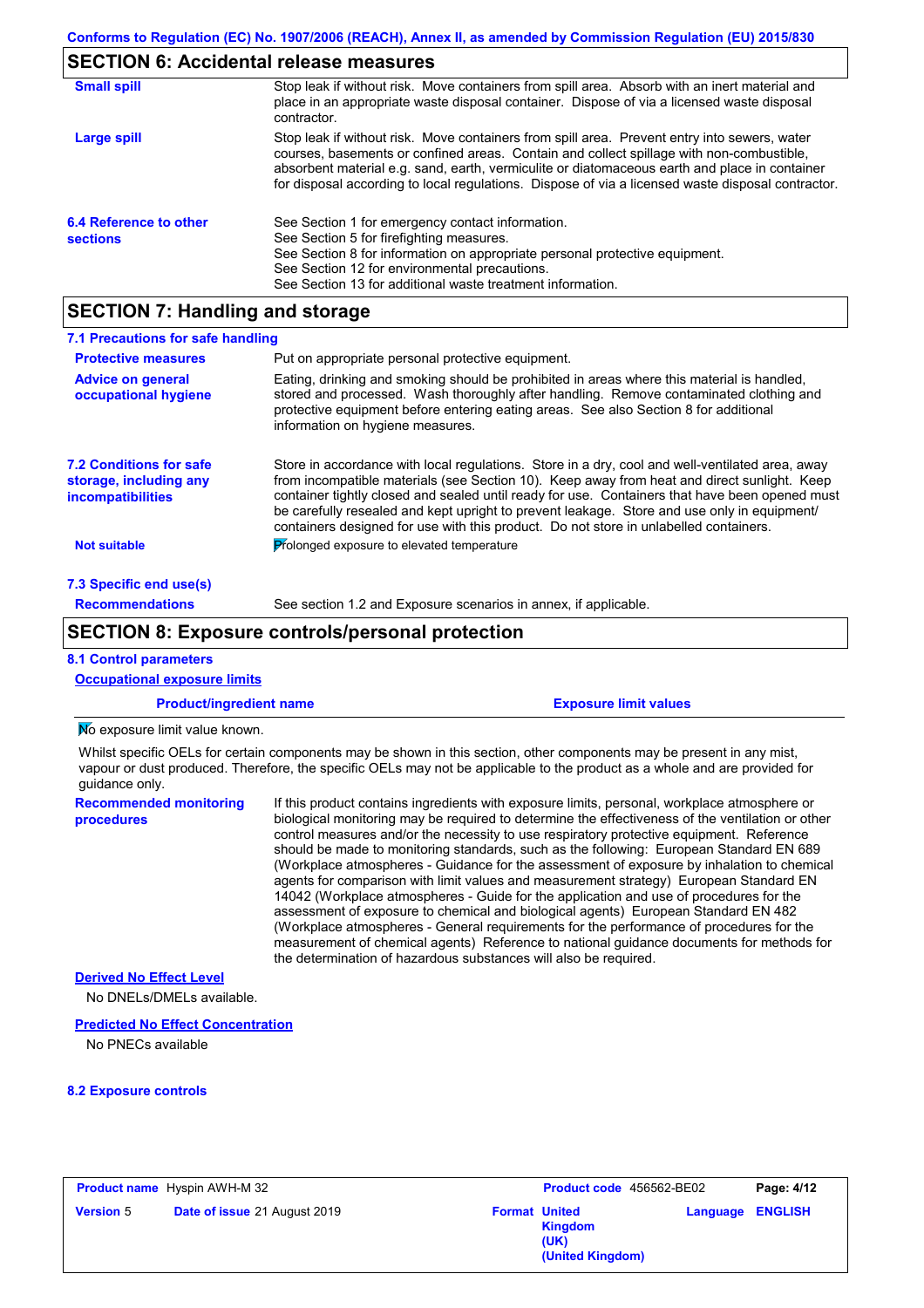# **SECTION 8: Exposure controls/personal protection**

| <b>Appropriate engineering</b><br><b>controls</b><br><b>Individual protection measures</b><br><b>Hygiene measures</b><br><b>Respiratory protection</b> | Provide exhaust ventilation or other engineering controls to keep the relevant airborne<br>concentrations below their respective occupational exposure limits.<br>All activities involving chemicals should be assessed for their risks to health, to ensure<br>exposures are adequately controlled. Personal protective equipment should only be considered<br>after other forms of control measures (e.g. engineering controls) have been suitably evaluated.<br>Personal protective equipment should conform to appropriate standards, be suitable for use, be<br>kept in good condition and properly maintained.<br>Your supplier of personal protective equipment should be consulted for advice on selection and<br>appropriate standards. For further information contact your national organisation for standards.<br>The final choice of protective equipment will depend upon a risk assessment. It is important to<br>ensure that all items of personal protective equipment are compatible.<br>Wash hands, forearms and face thoroughly after handling chemical products, before eating,<br>smoking and using the lavatory and at the end of the working period. Ensure that eyewash<br>stations and safety showers are close to the workstation location.<br>In case of insufficient ventilation, wear suitable respiratory equipment. |
|--------------------------------------------------------------------------------------------------------------------------------------------------------|-----------------------------------------------------------------------------------------------------------------------------------------------------------------------------------------------------------------------------------------------------------------------------------------------------------------------------------------------------------------------------------------------------------------------------------------------------------------------------------------------------------------------------------------------------------------------------------------------------------------------------------------------------------------------------------------------------------------------------------------------------------------------------------------------------------------------------------------------------------------------------------------------------------------------------------------------------------------------------------------------------------------------------------------------------------------------------------------------------------------------------------------------------------------------------------------------------------------------------------------------------------------------------------------------------------------------------------------------------|
|                                                                                                                                                        | The correct choice of respiratory protection depends upon the chemicals being handled, the<br>conditions of work and use, and the condition of the respiratory equipment. Safety procedures<br>should be developed for each intended application. Respiratory protection equipment should<br>therefore be chosen in consultation with the supplier/manufacturer and with a full assessment<br>of the working conditions.                                                                                                                                                                                                                                                                                                                                                                                                                                                                                                                                                                                                                                                                                                                                                                                                                                                                                                                            |
| <b>Eye/face protection</b>                                                                                                                             | Safety glasses with side shields.                                                                                                                                                                                                                                                                                                                                                                                                                                                                                                                                                                                                                                                                                                                                                                                                                                                                                                                                                                                                                                                                                                                                                                                                                                                                                                                   |
| <b>Skin protection</b><br><b>Hand protection</b>                                                                                                       | <b>General Information:</b>                                                                                                                                                                                                                                                                                                                                                                                                                                                                                                                                                                                                                                                                                                                                                                                                                                                                                                                                                                                                                                                                                                                                                                                                                                                                                                                         |
|                                                                                                                                                        | Because specific work environments and material handling practices vary, safety procedures<br>should be developed for each intended application. The correct choice of protective gloves<br>depends upon the chemicals being handled, and the conditions of work and use. Most gloves<br>provide protection for only a limited time before they must be discarded and replaced (even the<br>best chemically resistant gloves will break down after repeated chemical exposures).                                                                                                                                                                                                                                                                                                                                                                                                                                                                                                                                                                                                                                                                                                                                                                                                                                                                    |
|                                                                                                                                                        | Gloves should be chosen in consultation with the supplier / manufacturer and taking account of<br>a full assessment of the working conditions.                                                                                                                                                                                                                                                                                                                                                                                                                                                                                                                                                                                                                                                                                                                                                                                                                                                                                                                                                                                                                                                                                                                                                                                                      |
|                                                                                                                                                        | Recommended: Nitrile gloves.<br><b>Breakthrough time:</b>                                                                                                                                                                                                                                                                                                                                                                                                                                                                                                                                                                                                                                                                                                                                                                                                                                                                                                                                                                                                                                                                                                                                                                                                                                                                                           |
|                                                                                                                                                        | Breakthrough time data are generated by glove manufacturers under laboratory test conditions<br>and represent how long a glove can be expected to provide effective permeation resistance. It<br>is important when following breakthrough time recommendations that actual workplace<br>conditions are taken into account. Always consult with your glove supplier for up-to-date<br>technical information on breakthrough times for the recommended glove type.<br>Our recommendations on the selection of gloves are as follows:                                                                                                                                                                                                                                                                                                                                                                                                                                                                                                                                                                                                                                                                                                                                                                                                                  |
|                                                                                                                                                        | Continuous contact:                                                                                                                                                                                                                                                                                                                                                                                                                                                                                                                                                                                                                                                                                                                                                                                                                                                                                                                                                                                                                                                                                                                                                                                                                                                                                                                                 |
|                                                                                                                                                        | Gloves with a minimum breakthrough time of 240 minutes, or >480 minutes if suitable gloves<br>can be obtained.<br>If suitable gloves are not available to offer that level of protection, gloves with shorter<br>breakthrough times may be acceptable as long as appropriate glove maintenance and<br>replacement regimes are determined and adhered to.                                                                                                                                                                                                                                                                                                                                                                                                                                                                                                                                                                                                                                                                                                                                                                                                                                                                                                                                                                                            |
|                                                                                                                                                        | Short-term / splash protection:                                                                                                                                                                                                                                                                                                                                                                                                                                                                                                                                                                                                                                                                                                                                                                                                                                                                                                                                                                                                                                                                                                                                                                                                                                                                                                                     |
|                                                                                                                                                        | Recommended breakthrough times as above.<br>It is recognised that for short-term, transient exposures, gloves with shorter breakthrough times<br>may commonly be used. Therefore, appropriate maintenance and replacement regimes must<br>be determined and rigorously followed.                                                                                                                                                                                                                                                                                                                                                                                                                                                                                                                                                                                                                                                                                                                                                                                                                                                                                                                                                                                                                                                                    |
|                                                                                                                                                        | <b>Glove Thickness:</b>                                                                                                                                                                                                                                                                                                                                                                                                                                                                                                                                                                                                                                                                                                                                                                                                                                                                                                                                                                                                                                                                                                                                                                                                                                                                                                                             |
|                                                                                                                                                        | For general applications, we recommend gloves with a thickness typically greater than 0.35 mm.                                                                                                                                                                                                                                                                                                                                                                                                                                                                                                                                                                                                                                                                                                                                                                                                                                                                                                                                                                                                                                                                                                                                                                                                                                                      |
|                                                                                                                                                        | It should be emphasised that glove thickness is not necessarily a good predictor of glove<br>resistance to a specific chemical, as the permeation efficiency of the glove will be dependent<br>on the exact composition of the glove material. Therefore, glove selection should also be based<br>on consideration of the task requirements and knowledge of breakthrough times.<br>Glove thickness may also vary depending on the glove manufacturer, the glove type and the                                                                                                                                                                                                                                                                                                                                                                                                                                                                                                                                                                                                                                                                                                                                                                                                                                                                       |

|                  | <b>Product name</b> Hyspin AWH-M 32 |                      | <b>Product code</b> 456562-BE02     |          | Page: 5/12     |
|------------------|-------------------------------------|----------------------|-------------------------------------|----------|----------------|
| <b>Version 5</b> | Date of issue 21 August 2019        | <b>Format United</b> | Kingdom<br>(UK)<br>(United Kingdom) | Language | <b>ENGLISH</b> |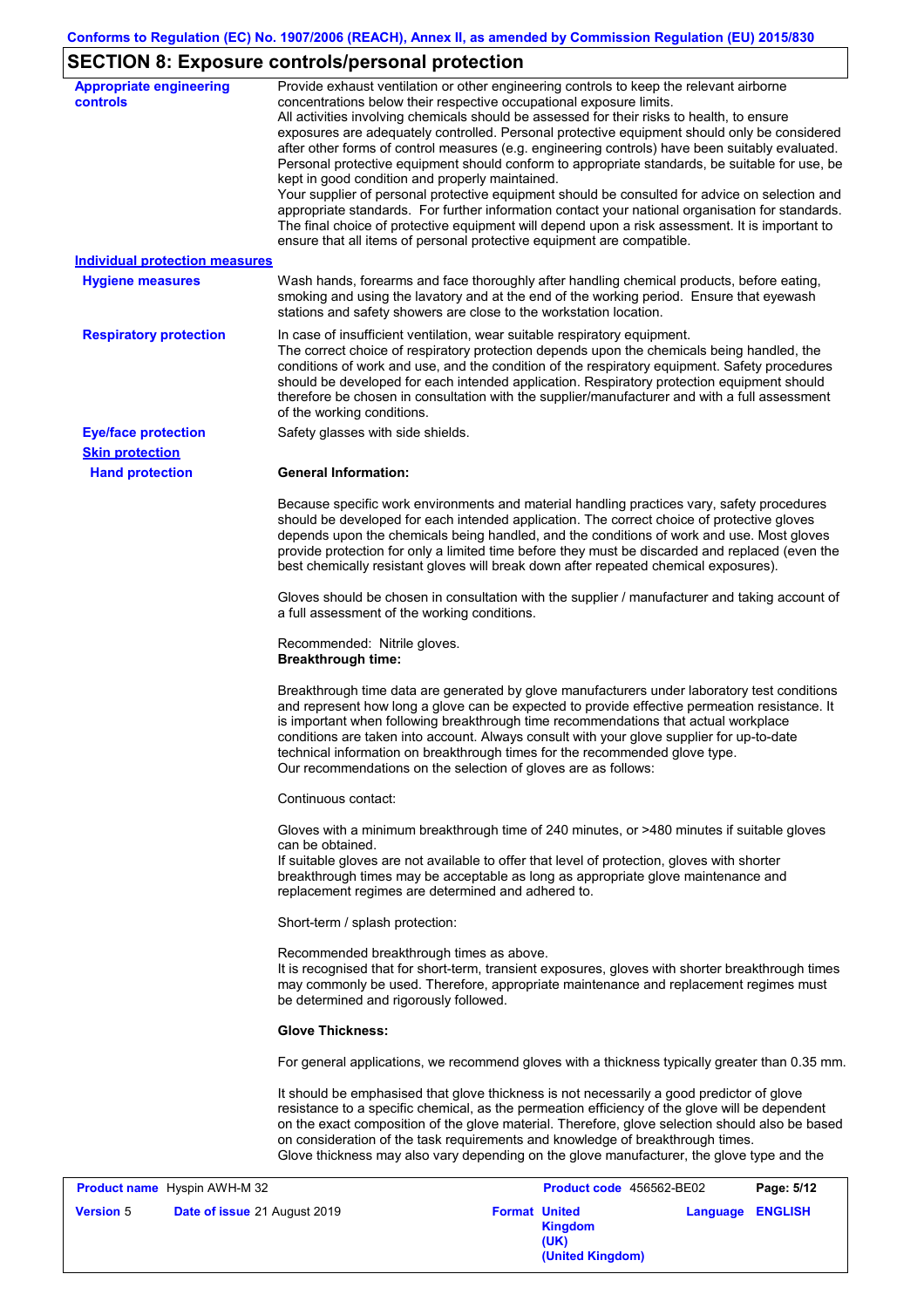## **SECTION 8: Exposure controls/personal protection**

|                                           | glove model. Therefore, the manufacturers' technical data should always be taken into account<br>to ensure selection of the most appropriate glove for the task.                                                                                                                                                                                                                                                                                                                                                                                                                                                                                                                      |
|-------------------------------------------|---------------------------------------------------------------------------------------------------------------------------------------------------------------------------------------------------------------------------------------------------------------------------------------------------------------------------------------------------------------------------------------------------------------------------------------------------------------------------------------------------------------------------------------------------------------------------------------------------------------------------------------------------------------------------------------|
|                                           | Note: Depending on the activity being conducted, gloves of varying thickness may be required<br>for specific tasks. For example:                                                                                                                                                                                                                                                                                                                                                                                                                                                                                                                                                      |
|                                           | • Thinner gloves (down to 0.1 mm or less) may be required where a high degree of manual<br>dexterity is needed. However, these gloves are only likely to give short duration protection and<br>would normally be just for single use applications, then disposed of.                                                                                                                                                                                                                                                                                                                                                                                                                  |
|                                           | • Thicker gloves (up to 3 mm or more) may be required where there is a mechanical (as well<br>as a chemical) risk i.e. where there is abrasion or puncture potential.                                                                                                                                                                                                                                                                                                                                                                                                                                                                                                                 |
| <b>Skin and body</b>                      | Use of protective clothing is good industrial practice.<br>Personal protective equipment for the body should be selected based on the task being<br>performed and the risks involved and should be approved by a specialist before handling this<br>product.<br>Cotton or polyester/cotton overalls will only provide protection against light superficial<br>contamination that will not soak through to the skin. Overalls should be laundered on a regular<br>basis. When the risk of skin exposure is high (e.g. when cleaning up spillages or if there is a<br>risk of splashing) then chemical resistant aprons and/or impervious chemical suits and boots<br>will be required. |
| <b>Refer to standards:</b>                | Respiratory protection: EN 529<br>Gloves: EN 420, EN 374<br>Eye protection: EN 166<br>Filtering half-mask: EN 149<br>Filtering half-mask with valve: EN 405<br>Half-mask: EN 140 plus filter<br>Full-face mask: EN 136 plus filter<br>Particulate filters: EN 143<br>Gas/combined filters: EN 14387                                                                                                                                                                                                                                                                                                                                                                                   |
| <b>Environmental exposure</b><br>controls | Emissions from ventilation or work process equipment should be checked to ensure they<br>comply with the requirements of environmental protection legislation. In some cases, fume<br>scrubbers, filters or engineering modifications to the process equipment will be necessary to<br>reduce emissions to acceptable levels.                                                                                                                                                                                                                                                                                                                                                         |

## **SECTION 9: Physical and chemical properties**

## **9.1 Information on basic physical and chemical properties**

| <b>Appearance</b>                                      |                                                                              |
|--------------------------------------------------------|------------------------------------------------------------------------------|
| <b>Physical state</b>                                  | Liquid.                                                                      |
| <b>Colour</b>                                          | Yellow. [Light]                                                              |
| <b>Odour</b>                                           | Not available.                                                               |
| <b>Odour threshold</b>                                 | Not available.                                                               |
| pH                                                     | Not available.                                                               |
| <b>Melting point/freezing point</b>                    | Not available.                                                               |
| Initial boiling point and boiling<br>range             | Not available.                                                               |
| <b>Pour point</b>                                      | -39 °C                                                                       |
| <b>Flash point</b>                                     | $\mathcal{O}$ losed cup: >190°C (>374°F) [Pensky-Martens.]                   |
| <b>Evaporation rate</b>                                | Not available.                                                               |
| <b>Flammability (solid, gas)</b>                       | Not available.                                                               |
| <b>Upper/lower flammability or</b><br>explosive limits | Not available.                                                               |
| <b>Vapour pressure</b>                                 | Not available.                                                               |
| <b>Vapour density</b>                                  | Not available.                                                               |
| <b>Relative density</b>                                | Not available.                                                               |
| <b>Density</b>                                         | <1000 kg/m <sup>3</sup> (<1 g/cm <sup>3</sup> ) at 15 <sup>°</sup> C         |
| <b>Solubility(ies)</b>                                 | insoluble in water.                                                          |
| <b>Partition coefficient: n-octanol/</b><br>water      | Not available.                                                               |
| <b>Auto-ignition temperature</b>                       | Not available.                                                               |
| <b>Decomposition temperature</b>                       | Not available.                                                               |
| <b>Product name</b> Hyspin AWH-M 32                    | Product code 456562-BE02<br>Page: 6/12                                       |
| <b>Version 5</b><br>Date of issue 21 August 2019       | <b>Format United</b><br><b>ENGLISH</b><br>Language<br><b>Kingdom</b><br>(UK) |

**(United Kingdom)**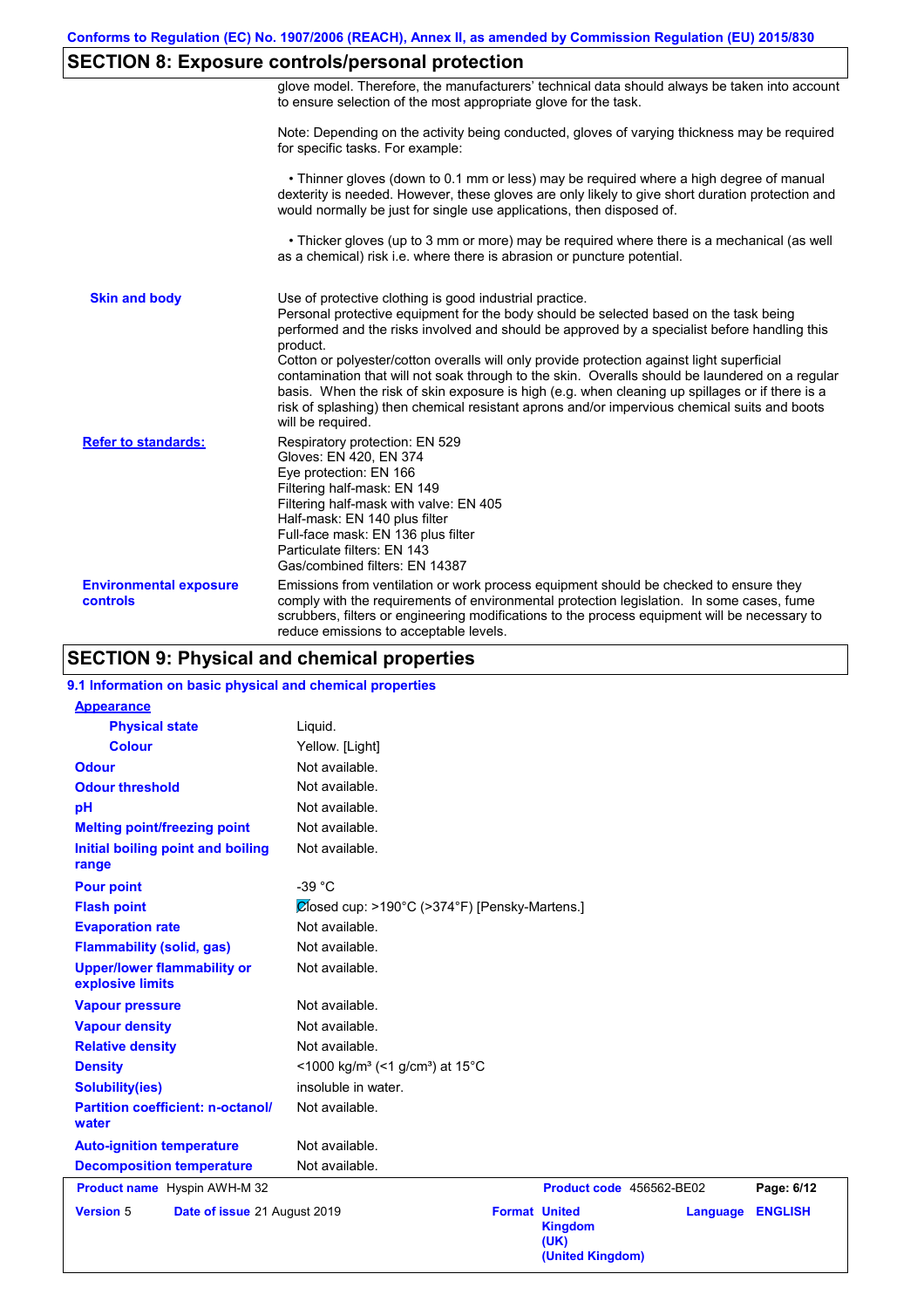# **SECTION 9: Physical and chemical properties**

| <b>Viscosity</b>            | <b>K</b> inematic: 32 mm <sup>2</sup> /s (32 cSt) at 40 $^{\circ}$ C |
|-----------------------------|----------------------------------------------------------------------|
| <b>Explosive properties</b> | Not available.                                                       |
| <b>Oxidising properties</b> | Not available.                                                       |

### **9.2 Other information**

No additional information.

| <b>SECTION 10: Stability and reactivity</b>     |                                                                                                                                                                         |  |
|-------------------------------------------------|-------------------------------------------------------------------------------------------------------------------------------------------------------------------------|--|
| <b>10.1 Reactivity</b>                          | No specific test data available for this product. Refer to Conditions to avoid and Incompatible<br>materials for additional information.                                |  |
| <b>10.2 Chemical stability</b>                  | The product is stable.                                                                                                                                                  |  |
| 10.3 Possibility of<br>hazardous reactions      | Under normal conditions of storage and use, hazardous reactions will not occur.<br>Under normal conditions of storage and use, hazardous polymerisation will not occur. |  |
| <b>10.4 Conditions to avoid</b>                 | Avoid all possible sources of ignition (spark or flame).                                                                                                                |  |
| <b>10.5 Incompatible materials</b>              | Reactive or incompatible with the following materials: oxidising materials.                                                                                             |  |
| <b>10.6 Hazardous</b><br>decomposition products | Under normal conditions of storage and use, hazardous decomposition products should not be<br>produced.                                                                 |  |

| <b>SECTION 11: Toxicological information</b> |  |
|----------------------------------------------|--|
|----------------------------------------------|--|

| 11.1 Information on toxicological effects<br><b>Acute toxicity estimates</b><br>Not available. |                                                                                                                   |
|------------------------------------------------------------------------------------------------|-------------------------------------------------------------------------------------------------------------------|
| <b>Information on likely</b><br>routes of exposure                                             | Routes of entry anticipated: Dermal, Inhalation.                                                                  |
| <b>Potential acute health effects</b>                                                          |                                                                                                                   |
| <b>Inhalation</b>                                                                              | Vapour inhalation under ambient conditions is not normally a problem due to low vapour<br>pressure.               |
| <b>Ingestion</b>                                                                               | No known significant effects or critical hazards.                                                                 |
| <b>Skin contact</b>                                                                            | Defatting to the skin. May cause skin dryness and irritation.                                                     |
| <b>Eye contact</b>                                                                             | No known significant effects or critical hazards.                                                                 |
|                                                                                                | Symptoms related to the physical, chemical and toxicological characteristics                                      |
| <b>Inhalation</b>                                                                              | No specific data.                                                                                                 |
| <b>Ingestion</b>                                                                               | No specific data.                                                                                                 |
| <b>Skin contact</b>                                                                            | Adverse symptoms may include the following:<br>irritation<br>dryness<br>cracking                                  |
| <b>Eye contact</b>                                                                             | No specific data.                                                                                                 |
|                                                                                                | Delayed and immediate effects as well as chronic effects from short and long-term exposure                        |
| <b>Inhalation</b>                                                                              | Overexposure to the inhalation of airborne droplets or aerosols may cause irritation of the<br>respiratory tract. |
| <b>Ingestion</b>                                                                               | Ingestion of large quantities may cause nausea and diarrhoea.                                                     |
| <b>Skin contact</b>                                                                            | Prolonged or repeated contact can defat the skin and lead to irritation and/or dermatitis.                        |
| <b>Eye contact</b>                                                                             | Potential risk of transient stinging or redness if accidental eye contact occurs.                                 |
| <b>Potential chronic health effects</b>                                                        |                                                                                                                   |
| <b>General</b>                                                                                 | No known significant effects or critical hazards.                                                                 |
| <b>Carcinogenicity</b>                                                                         | No known significant effects or critical hazards.                                                                 |
| <b>Mutagenicity</b>                                                                            | No known significant effects or critical hazards.                                                                 |
| <b>Developmental effects</b>                                                                   | No known significant effects or critical hazards.                                                                 |
| <b>Fertility effects</b>                                                                       | No known significant effects or critical hazards.                                                                 |

| <b>Product name</b> Hyspin AWH-M 32 |                              | Product code 456562-BE02 |                                     | Page: 7/12 |                |
|-------------------------------------|------------------------------|--------------------------|-------------------------------------|------------|----------------|
| <b>Version 5</b>                    | Date of issue 21 August 2019 | <b>Format United</b>     | Kingdom<br>(UK)<br>(United Kingdom) | Language   | <b>ENGLISH</b> |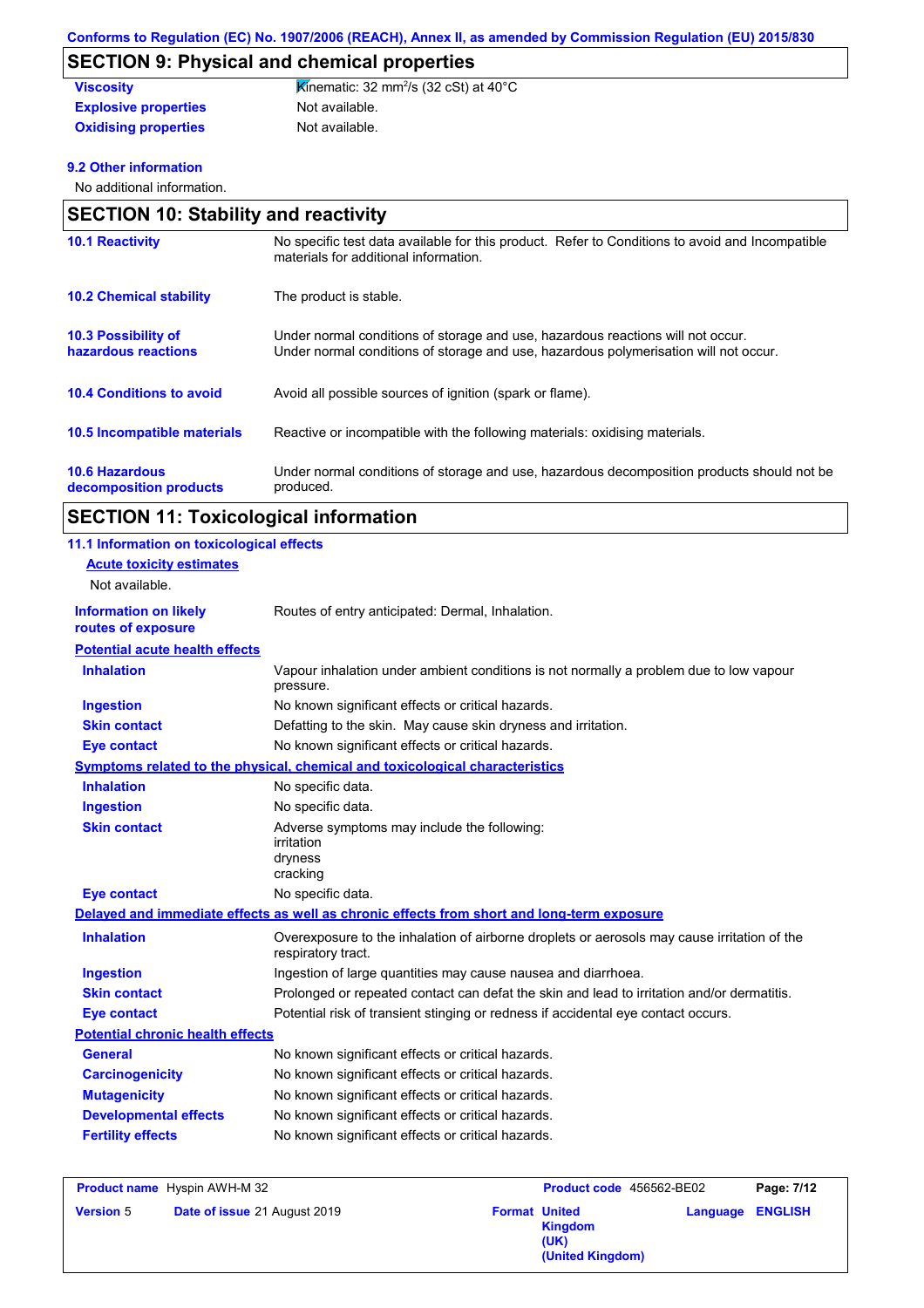## **SECTION 12: Ecological information**

#### **12.1 Toxicity**

**Environmental hazards** Not classified as dangerous

#### **12.2 Persistence and degradability**

Expected to be biodegradable.

#### **12.3 Bioaccumulative potential**

This product is not expected to bioaccumulate through food chains in the environment.

| <b>12.4 Mobility in soil</b>                            |                                                                      |
|---------------------------------------------------------|----------------------------------------------------------------------|
| <b>Soil/water partition</b><br><b>coefficient (Koc)</b> | Not available.                                                       |
| <b>Mobility</b>                                         | Spillages may penetrate the soil causing ground water contamination. |

#### **12.5 Results of PBT and vPvB assessment**

Product does not meet the criteria for PBT or vPvB according to Regulation (EC) No. 1907/2006, Annex XIII.

#### **12.6 Other adverse effects**

| <b>Other ecological information</b> | Spills may form a film on water surfaces causing physical damage to organisms. Oxygen |
|-------------------------------------|---------------------------------------------------------------------------------------|
|                                     | transfer could also be impaired.                                                      |

### **SECTION 13: Disposal considerations**

#### **13.1 Waste treatment methods**

#### **Product**

**Methods of disposal**

Where possible, arrange for product to be recycled. Dispose of via an authorised person/ licensed waste disposal contractor in accordance with local regulations.

### **Hazardous waste** Yes.

#### **European waste catalogue (EWC)**

| <b>Waste code</b> | <b>Waste designation</b>                      |
|-------------------|-----------------------------------------------|
| 13 01 10*         | Imineral based non-chlorinated hydraulic oils |

However, deviation from the intended use and/or the presence of any potential contaminants may require an alternative waste disposal code to be assigned by the end user.

#### **Packaging**

**Methods of disposal**

Where possible, arrange for product to be recycled. Dispose of via an authorised person/ licensed waste disposal contractor in accordance with local regulations.

| <b>Waste code</b><br>European waste catalogue (EWC) |                                                                                                                                                                                                                                         |  |  |  |  |
|-----------------------------------------------------|-----------------------------------------------------------------------------------------------------------------------------------------------------------------------------------------------------------------------------------------|--|--|--|--|
| 15 01 10*                                           | packaging containing residues of or contaminated by hazardous substances                                                                                                                                                                |  |  |  |  |
| <b>Special precautions</b>                          | This material and its container must be disposed of in a safe way. Empty containers or liners<br>may retain some product residues. Avoid dispersal of spilt material and runoff and contact with<br>soil, waterways, drains and sewers. |  |  |  |  |
| <b>References</b>                                   | Commission 2014/955/EU<br>Directive 2008/98/EC                                                                                                                                                                                          |  |  |  |  |

## **SECTION 14: Transport information**

|                                           | <b>ADR/RID</b>               | <b>ADN</b>           | <b>IMDG</b>                                | <b>IATA</b>                       |
|-------------------------------------------|------------------------------|----------------------|--------------------------------------------|-----------------------------------|
| 14.1 UN number                            | Not regulated.               | Not regulated.       | Not regulated.                             | Not regulated.                    |
| 14.2 UN proper<br>shipping name           |                              |                      |                                            |                                   |
| <b>14.3 Transport</b><br>hazard class(es) |                              |                      |                                            |                                   |
| 14.4 Packing<br>group                     |                              | ۰                    |                                            |                                   |
| <b>Product name</b> Hyspin AWH-M 32       |                              |                      | Product code 456562-BE02                   | Page: 8/12                        |
| <b>Version 5</b>                          | Date of issue 21 August 2019 | <b>Format United</b> | <b>Kingdom</b><br>(UK)<br>(United Kingdom) | <b>ENGLISH</b><br><b>Language</b> |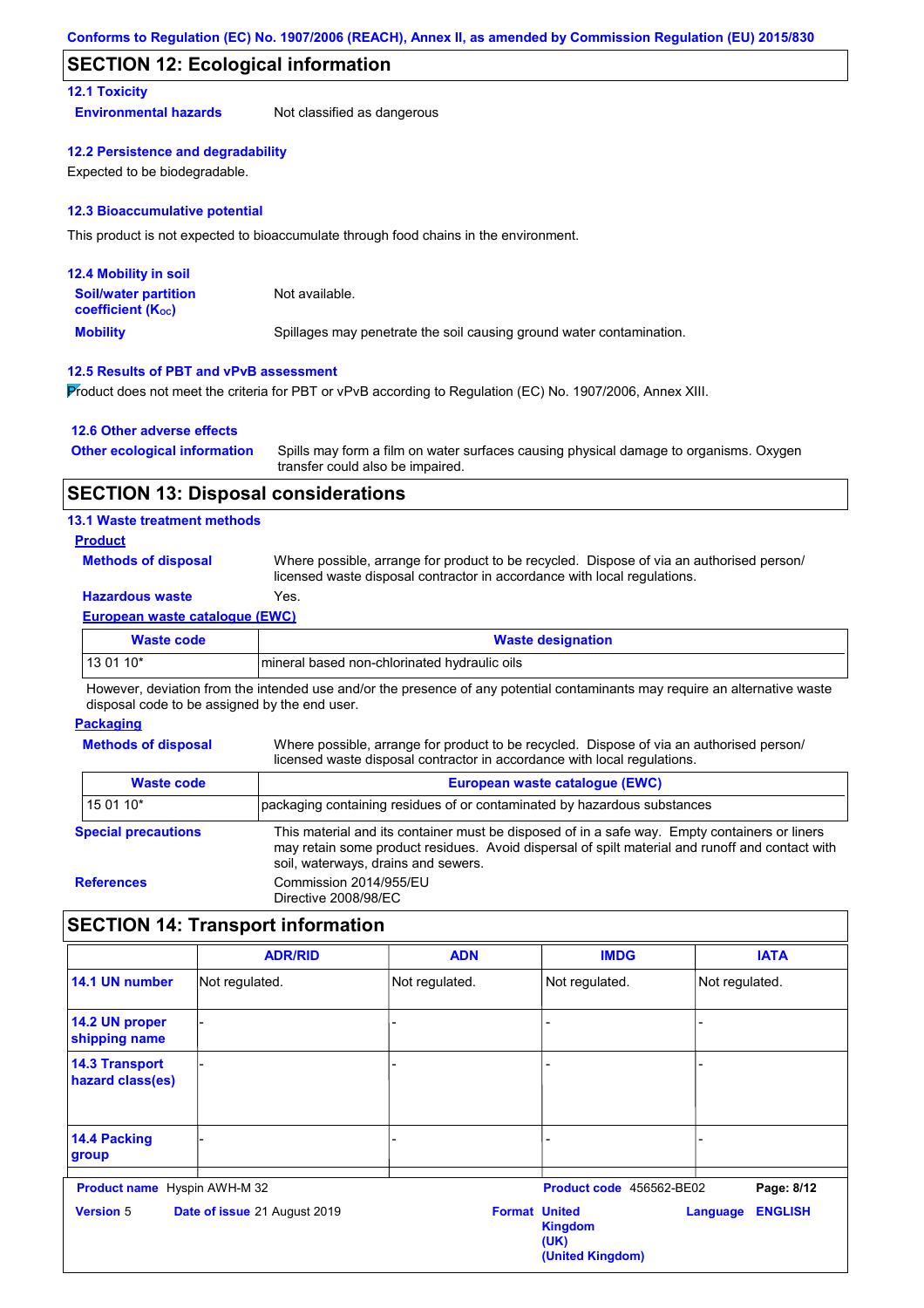## **SECTION 14: Transport information**

| 14.5<br><b>Environmental</b><br>hazards | INo. | 'No. | No. | INo. |
|-----------------------------------------|------|------|-----|------|
| <b>Additional</b><br>information        |      |      |     |      |

**14.6 Special precautions for user** Not available.

#### **14.7 Transport in bulk according to Annex II of Marpol and the IBC Code** Not available.

## **SECTION 15: Regulatory information**

**Other regulations REACH Status** The company, as identified in Section 1, sells this product in the EU in compliance with the current requirements of REACH. **15.1 Safety, health and environmental regulations/legislation specific for the substance or mixture EU Regulation (EC) No. 1907/2006 (REACH) Annex XIV - List of substances subject to authorisation Substances of very high concern** None of the components are listed. All components are listed or exempted. All components are listed or exempted. All components are listed or exempted. All components are listed or exempted. All components are active or exempted. All components are listed or exempted. All components are listed or exempted. **United States inventory (TSCA 8b) Australia inventory (AICS) Canada inventory China inventory (IECSC) Japan inventory (ENCS) Korea inventory (KECI) Philippines inventory (PICCS) Taiwan Chemical Substances Inventory (TCSI)** All components are listed or exempted. **Ozone depleting substances (1005/2009/EU)** Not listed. **Prior Informed Consent (PIC) (649/2012/EU)** Not listed. **Seveso Directive** This product is not controlled under the Seveso Directive. None of the components are listed. **Annex XIV**

| <b>15.2 Chemical safety</b> | A Chemical Safety Assessment has been carried out for one or more of the substances within  |
|-----------------------------|---------------------------------------------------------------------------------------------|
| assessment                  | this mixture. A Chemical Safety Assessment has not been carried out for the mixture itself. |

#### **SECTION 16: Other information Abbreviations and acronyms** ADN = European Provisions concerning the International Carriage of Dangerous Goods by Inland Waterway ADR = The European Agreement concerning the International Carriage of Dangerous Goods by Road ATE = Acute Toxicity Estimate BCF = Bioconcentration Factor CAS = Chemical Abstracts Service CLP = Classification, Labelling and Packaging Regulation [Regulation (EC) No. 1272/2008] CSA = Chemical Safety Assessment **Product name** Hyspin AWH-M 32 **Product code** 456562-BE02 **Page: 9/12**

| <b>Product name</b> Hyspin AWH-M 32 |                                     |                      | <b>Product code</b> 456562-BE02            |                         | Page: 9/12 |
|-------------------------------------|-------------------------------------|----------------------|--------------------------------------------|-------------------------|------------|
| <b>Version 5</b>                    | <b>Date of issue 21 August 2019</b> | <b>Format United</b> | <b>Kingdom</b><br>(UK)<br>(United Kingdom) | <b>Language ENGLISH</b> |            |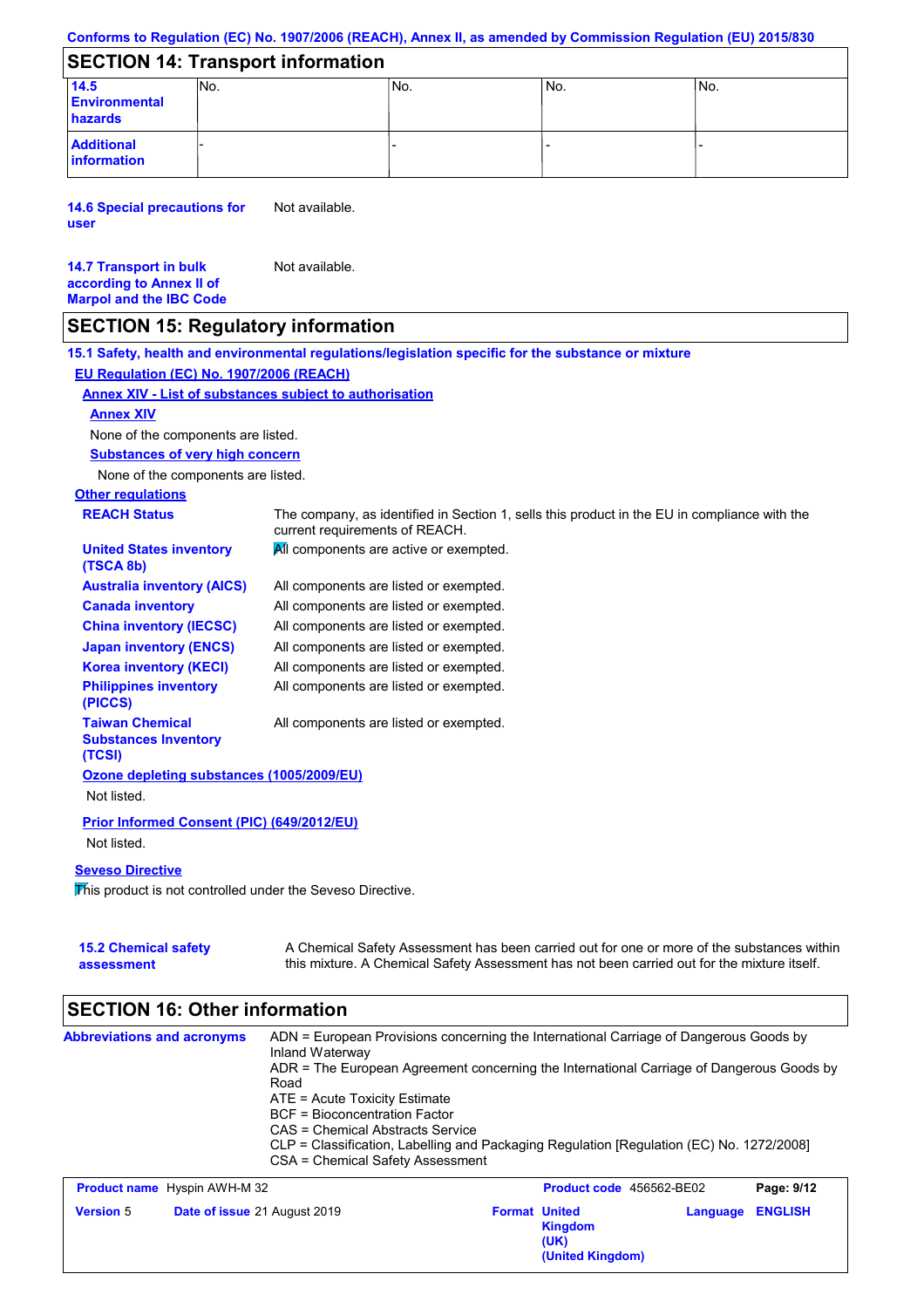### **SECTION 16: Other information**

CSR = Chemical Safety Report DMEL = Derived Minimal Effect Level DNEL = Derived No Effect Level EINECS = European Inventory of Existing Commercial chemical Substances ES = Exposure Scenario EUH statement = CLP-specific Hazard statement EWC = European Waste Catalogue GHS = Globally Harmonized System of Classification and Labelling of Chemicals IATA = International Air Transport Association IBC = Intermediate Bulk Container IMDG = International Maritime Dangerous Goods LogPow = logarithm of the octanol/water partition coefficient MARPOL = International Convention for the Prevention of Pollution From Ships, 1973 as modified by the Protocol of 1978. ("Marpol" = marine pollution) OECD = Organisation for Economic Co-operation and Development PBT = Persistent, Bioaccumulative and Toxic PNEC = Predicted No Effect Concentration REACH = Registration, Evaluation, Authorisation and Restriction of Chemicals Regulation [Regulation (EC) No. 1907/2006] RID = The Regulations concerning the International Carriage of Dangerous Goods by Rail RRN = REACH Registration Number SADT = Self-Accelerating Decomposition Temperature SVHC = Substances of Very High Concern STOT-RE = Specific Target Organ Toxicity - Repeated Exposure STOT-SE = Specific Target Organ Toxicity - Single Exposure TWA = Time weighted average UN = United Nations UVCB = Complex hydrocarbon substance VOC = Volatile Organic Compound vPvB = Very Persistent and Very Bioaccumulative Varies = may contain one or more of the following 64741-88-4 / RRN 01-2119488706-23, 64741-89-5 / RRN 01-2119487067-30, 64741-95-3 / RRN 01-2119487081-40, 64741-96-4/ RRN 01-2119483621-38, 64742-01-4 / RRN 01-2119488707-21, 64742-44-5 / RRN 01-2119985177-24, 64742-45-6, 64742-52-5 / RRN 01-2119467170-45, 64742-53-6 / RRN 01-2119480375-34, 64742-54-7 / RRN 01-2119484627-25, 64742-55-8 / RRN 01-2119487077-29, 64742-56-9 / RRN 01-2119480132-48, 64742-57-0 / RRN 01-2119489287-22, 64742-58-1, 64742-62-7 / RRN 01-2119480472-38, 64742-63-8, 64742-65-0 / RRN 01-2119471299-27, 64742-70-7 / RRN 01-2119487080-42, 72623-85-9 / RRN 01-2119555262-43, 72623-86-0 / RRN 01-2119474878-16, 72623-87-1 / RRN 01-2119474889-13

**Procedure used to derive the classification according to Regulation (EC) No. 1272/2008 [CLP/GHS]**

| <b>Classification</b>                                  |                            | <b>Justification</b>                          |
|--------------------------------------------------------|----------------------------|-----------------------------------------------|
| Not classified.                                        |                            |                                               |
| <b>Full text of abbreviated H</b><br><b>statements</b> | H304                       | May be fatal if swallowed and enters airways. |
| <b>Full text of classifications</b><br>[CLP/GHS]       | Asp. Tox. 1, H304          | <b>ASPIRATION HAZARD - Category 1</b>         |
| <b>History</b>                                         |                            |                                               |
| Date of issue/ Date of<br>revision                     | 21/08/2019.                |                                               |
| Date of previous issue                                 | 02/02/2017.                |                                               |
| <b>Prepared by</b>                                     | <b>Product Stewardship</b> |                                               |

**Indicates information that has changed from previously issued version.**

#### **Notice to reader**

All reasonably practicable steps have been taken to ensure this data sheet and the health, safety and environmental information contained in it is accurate as of the date specified below. No warranty or representation, express or implied is made as to the accuracy or completeness of the data and information in this data sheet.

The data and advice given apply when the product is sold for the stated application or applications. You should not use the product other than for the stated application or applications without seeking advice from BP Group.

It is the user's obligation to evaluate and use this product safely and to comply with all applicable laws and regulations. The BP Group shall not be responsible for any damage or injury resulting from use, other than the stated product use of the material, from any failure to adhere to recommendations, or from any hazards inherent in the nature of the material. Purchasers of the product for supply to a third party for use at work, have a duty to take all necessary steps to ensure that any person handling or using the product is provided with the information in this sheet. Employers have a duty to tell employees and others who may be

| <b>Product name</b> Hyspin AWH-M 32 |                              |                      | Product code 456562-BE02            |          | Page: 10/12    |
|-------------------------------------|------------------------------|----------------------|-------------------------------------|----------|----------------|
| <b>Version 5</b>                    | Date of issue 21 August 2019 | <b>Format United</b> | Kingdom<br>(UK)<br>(United Kingdom) | Language | <b>ENGLISH</b> |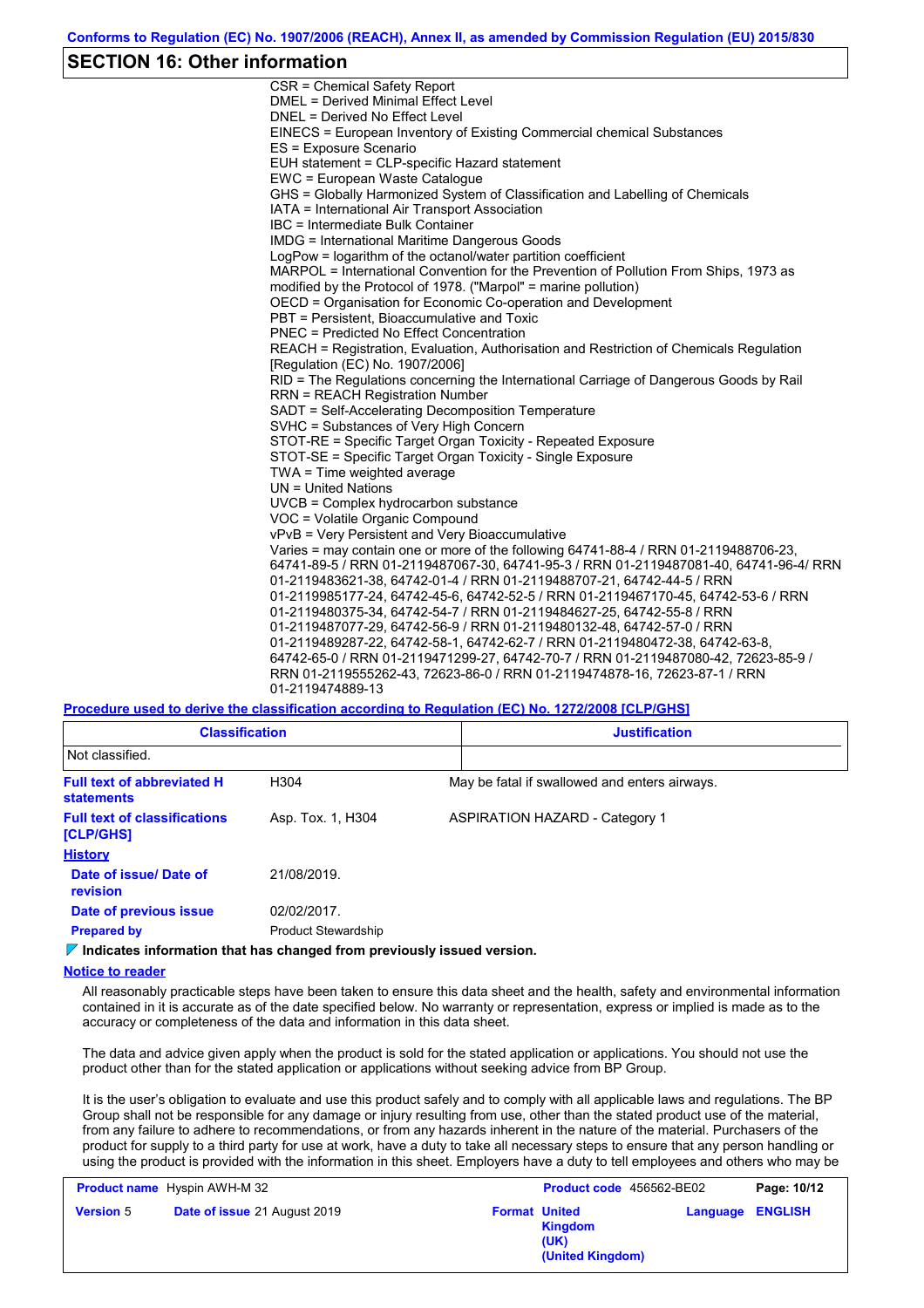# **SECTION 16: Other information**

affected of any hazards described in this sheet and of any precautions that should be taken. You can contact the BP Group to ensure that this document is the most current available. Alteration of this document is strictly prohibited.

|                  | <b>Product name</b> Hyspin AWH-M 32 | <b>Product code</b> 456562-BE02                                    |          | Page: 11/12    |
|------------------|-------------------------------------|--------------------------------------------------------------------|----------|----------------|
| <b>Version 5</b> | <b>Date of issue 21 August 2019</b> | <b>Format United</b><br><b>Kingdom</b><br>(UK)<br>(United Kingdom) | Language | <b>ENGLISH</b> |